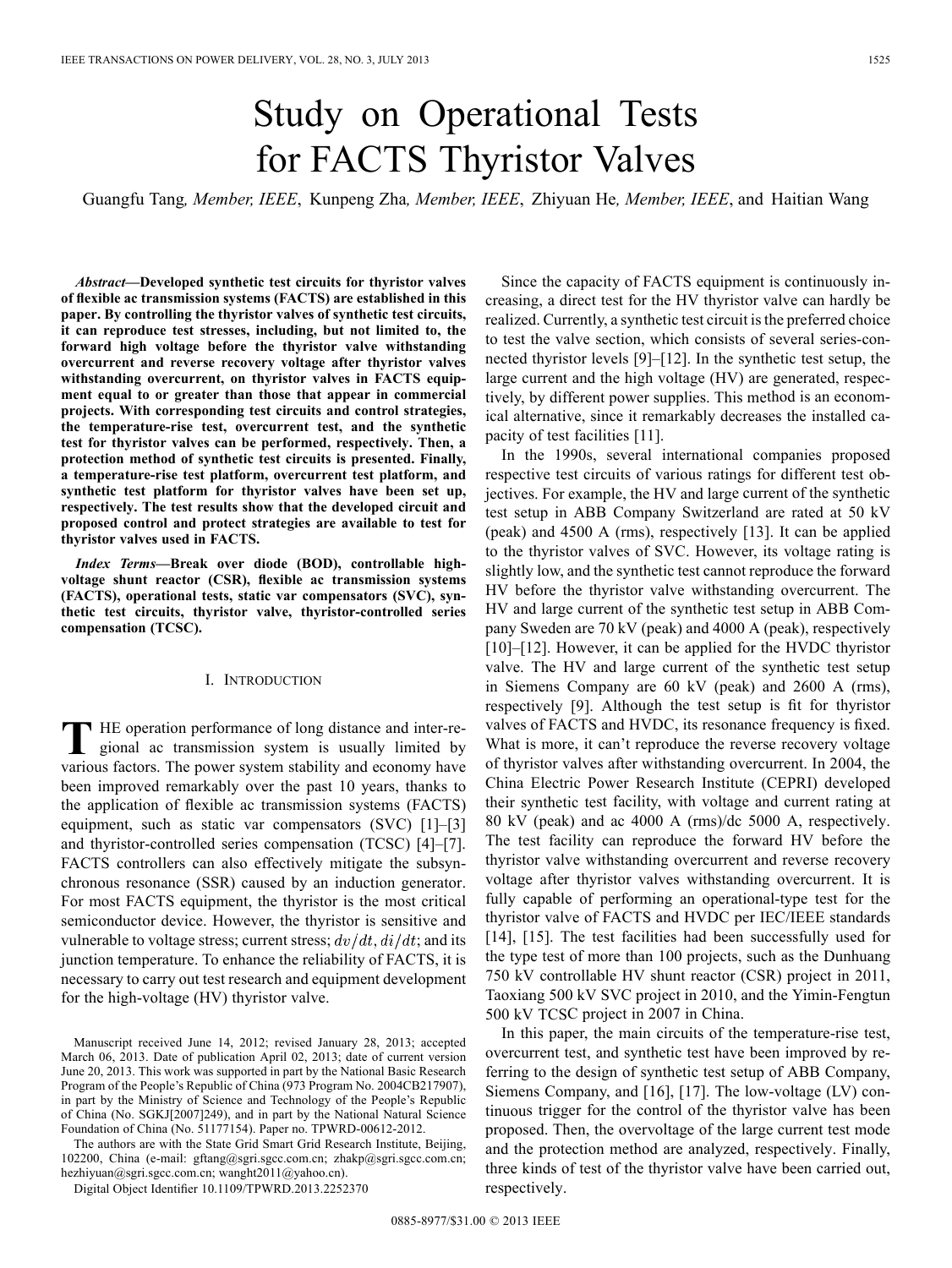

Fig. 1. Schematic diagram of the MIST circuit.

#### II. TEST CIRCUITS

The synthetic test circuit for the operational tests of the FACTS thyristor valve is shown in Fig. 1. It consists of three subsystems, which are the double injection voltage circuit  $(1)$ , the large ac current injection circuit  $(2)$ , and the resonance injection circuit  $(3)$ . The mechanical switches between the circuits can realize the switching of test circuits as well as mechanical isolation. The double injection voltage circuit consists of the LV charging circuit (which comprises the dc charging power supply, the capacitor  $C_0$ ), auxiliary valve  $V_1$ , reactors  $L_2$  and  $L_3$ , the oscillatory voltage boost circuit (which includes the resonance reactor  $L_5$  and resonance capacitor  $C$ ). The large ac current circuit comprises the ac power supply, the charging transformer T, auxiliary valve  $V_4$ , snubber circuit  $R_s$ and  $C_s$ , protection valve  $V_p$ , and lead inductance  $L_4$ . The resonance injection circuit consists of the capacitor  $C_1$ , resonance inductor  $L_1$ , auxiliary valve  $V_5$ , and dc charging power supply. By controlling thyristor valves  $V_5$ ,  $V_2$ ,  $V_4$  and the test object  $V_0$ , the temperature-rise test, overcurrent test, and synthetic test of  $V_0$  can be realized. The synthetic test circuit for the operational tests of the HVDC thyristor valve can refer to Fig. 1 (only replace the large ac current injection circuit with the large dc current injection circuit).

### III. OPERATING PRINCIPLE AND TESTING METHODS

## *A. Operating Principle of the Temperature-Rise Mode*

The circuit of the temperature-rise mode is shown in Fig. 2. Since the load of the conversion transformer  $T_1$  is a single-phase load, the structure of  $T_1$  shown in Fig. 3 can distribute the singlephase load to A phase, B phase and C phase primary windings in the proportion of 25%: 50%: 25%. And the unbalance of the single-phase load for the ac power can be mitigated effectively. Taking into account the requirement for adjusting the voltage and current to the test valve, the secondary winding of the temperature-rise transformer  $T_2$  is designed as 6 windings (mutually isolated) so that the output voltage can be regulated by series and/or parallel windings. Moreover, the output current can be controlled by selecting different limiting reactors, which are adjustable. In Fig. 2,  $C_1$  and  $L_1$ ,  $C_2$  and  $L_2$  constitute different filtering circuit for the power supply, respectively, and  $L_3$  and  $L_4$  are adjustable reactors which are capable of wide-range regulation for the large current.



Fig. 2. Schematic diagram of the temperature-rise mode.



Fig. 3 Wiring of the conversion transformer.

#### *B. Operating Principle of Overcurrent Mode*

The test circuit mainly comprises subsystems  $(2)$  and  $(3)$ shown as Fig. 1. The test procedures are as follows:

- 1) Fire the isolating valve  $V_4$  and the test valve  $V_0$  before the instant  $t_1$  so that the test valve carries large current. The procedure simulates the normal current of  $V_0$  in service.
- 2) Block  $V_4$  and  $V_0$  when the test valve reaches thermal equilibrium and the junction temperature reaches the test requirement.
- 3) Continuously fire the control valve  $V_5$  at the instant  $t_2$  so that the forward HV applies to the test valve  $V_0$ . The procedure simulates the forward HV before the test valve withstands overcurrent.
- 4) Fire the test valve  $V_0$  at the instant  $t_3$  to keep it under the overcurrent state.
- 5) When the voltage of capacitor  $C_1$  (Fig. 1) reverses after half a resonance period, block the test valves  $V_0$  to keep  $V_0$  under reverse HV. Then, continuously fire  $V_5$ , so that the test valve  $V_0$  is exposed to negative HV. The procedure simulates the reverse recovery voltage after thyristor valves withstand overcurrent. The current and voltage waveforms of the test valve are shown in Fig. 4.

# *C. Operating Principle of Synthetic Test Mode*

The test circuit mainly comprises subsystems  $(1)$  and  $(2)$  as shown in Fig. 1. The current circuit verifies the current-carrying and temperature-rise capabilities of SVC and TCSC thyristor valve. Also, the current test is a precondition for the voltage-current synthetic test. The voltage circuit includes the LV charging circuit and the oscillatory voltage boost circuit, which is an actual HV oscillation generator.